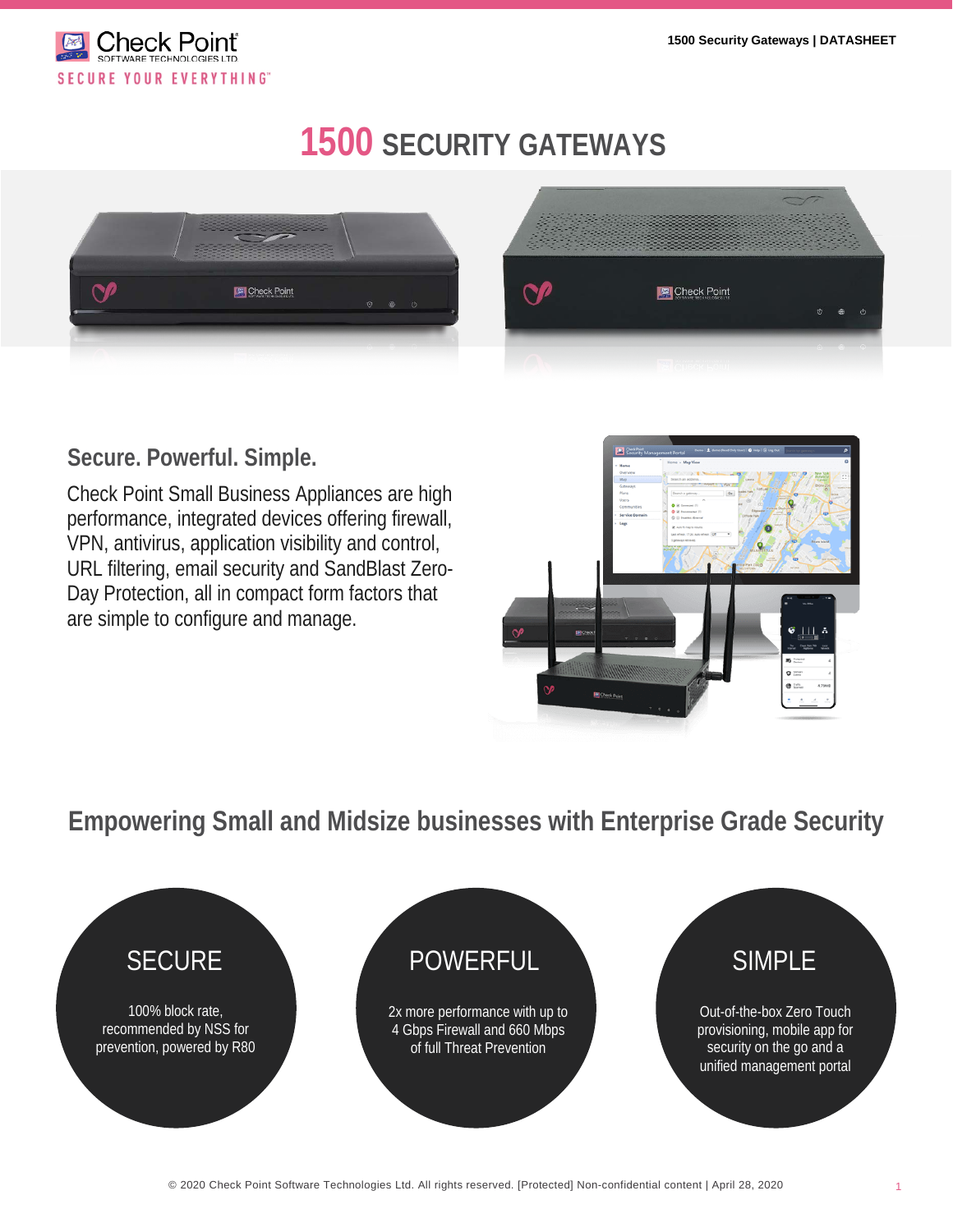Check Point<sup>®</sup> **SECURE YOUR EVERYTHING**"

## **SPOTLIGHT**

### **Advanced security, uncompromising performance**

The Check Point 1500 Security Appliance family delivers enterprise-grade security in a series of simple and affordable, all-in-one security solutions to protect small business employees, networks and data from cyber-theft.

#### **Comprehensive Protection**

- Next Generation Firewall
- Site-to-Site VPN
- Remote Access VPN
- Application Control and Web Filtering
- ❖ IoT Device Recognition
- ❖ Intrusion Prevention
- Antivirus
- Anti-Bot
- Anti-Spam
- ❖ SandBlast Threat Emulation (sandboxing)



#### **Wired, Wi-Fi and Wi-Fi with Embedded 3/4G/LTE**

LTE is an essential component of any enterprise wireless WAN, either as a primary or failover link connecting fixed remote sites or a mobile fleet of vehicles. The 1500 embedded 3/4G/LTE modem supports:

- CAT6
- Dual SIM: nano and micro
- LTE antennas: 1x main, 1x diversity
- Global coverage





#### **R80 Software for SMB Appliances**

R80 software for SMB on the 1500 increases performance and brings enterprise-grade security to small and medium size businesses. Centrally managed 1500 gateways support:

- Unified access policy: firewall, application control, URLF
- Policy layers and sub-policies
- Acceleration of Domain, Dynamic and Time objects
- Multicore VPN and VPN acceleration



#### **Zero-touch Deployment, Cloud Management**

An intuitive web-based user interface, enables managed service providers to provision security efficiently for small businesses. In addition cloud-hosted Security Management Portal scales to manage over 10,000 Check Point Small Business Appliances. End users can leave security to a managed service provider (MSP) so they can focus on growing their own business.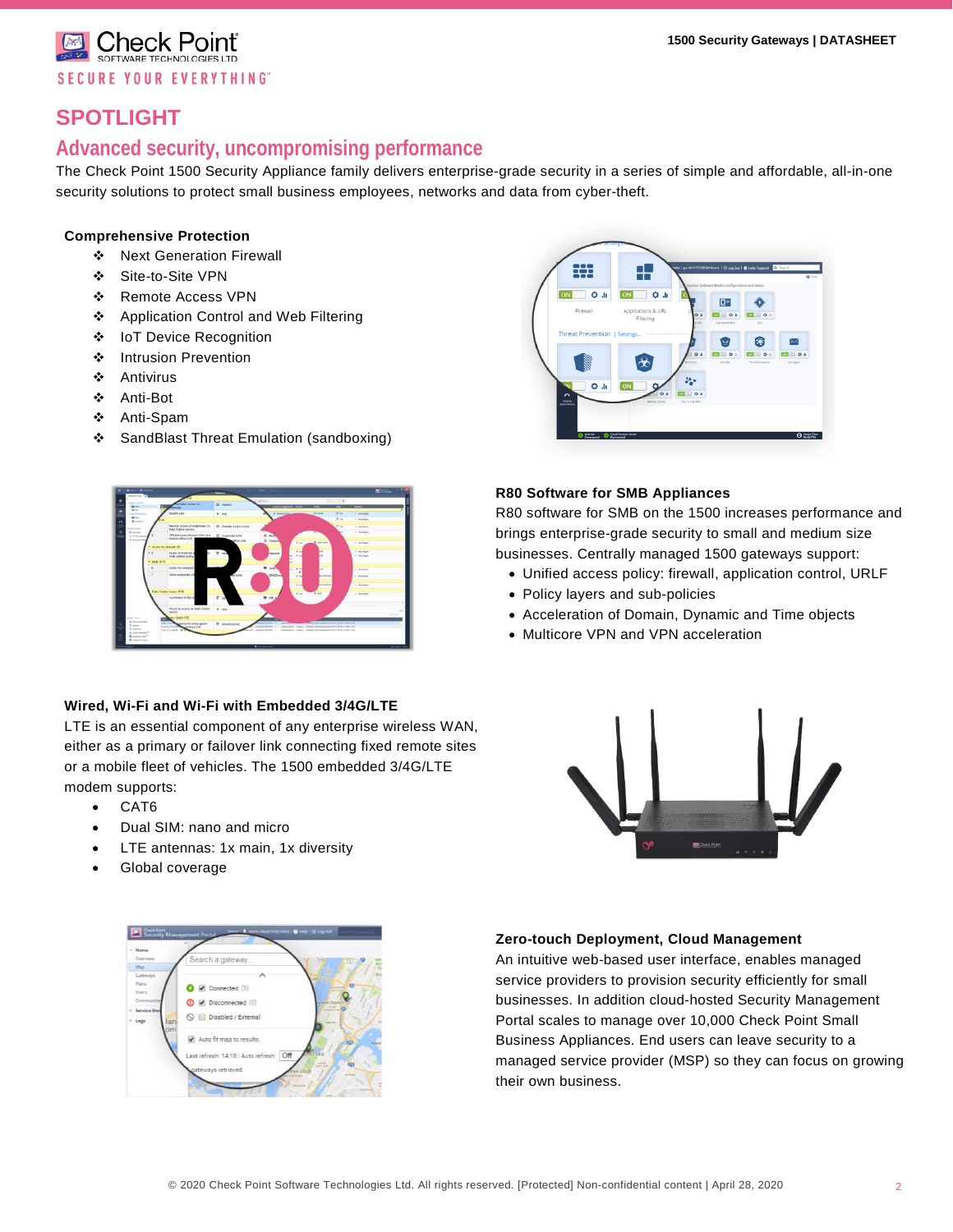Check Poinť **SECURE YOUR EVERYTHING** 

## **SPOTLIGHT**

## **Lower the complexity of managing your security**

Setup can be done in minutes using pre-defined security policies and our step-by-step configuration wizard. Check Point 1500 Security Gateways are conveniently manageable locally via a Web interface and centrally with a cloud-based Check Point Security Management Portal (SMP) or R80 Security Management.

#### **Simple, Intuitive Monitoring and Reporting**

The web interface shows logs, active computers, and hourly, daily, weekly and monthly reports. In network analysis find top applications and users consuming the most bandwidth. Security analysis shows users visiting high-risk sites and using high-risk applications. Also see any incidents or infected hosts found during the reporting period.





## **Security Management App**

The intuitive mobile app provides real-time monitoring of network events, alerts you when your network is at risk, enables you to quickly block security threats, and configure the security policy for multiple gateways.

- **Network security snapshot:**  view connected devices and any threats
- **Real-time security alerts:** of attacks or unauthorized devices
- **On-the-spot threat mitigation:**  quickly block infected devices
- **Network statistic reports and charts:** gain insights on network usage patterns
- **Manage multiple gateways:**  manage security in the palm of your hand

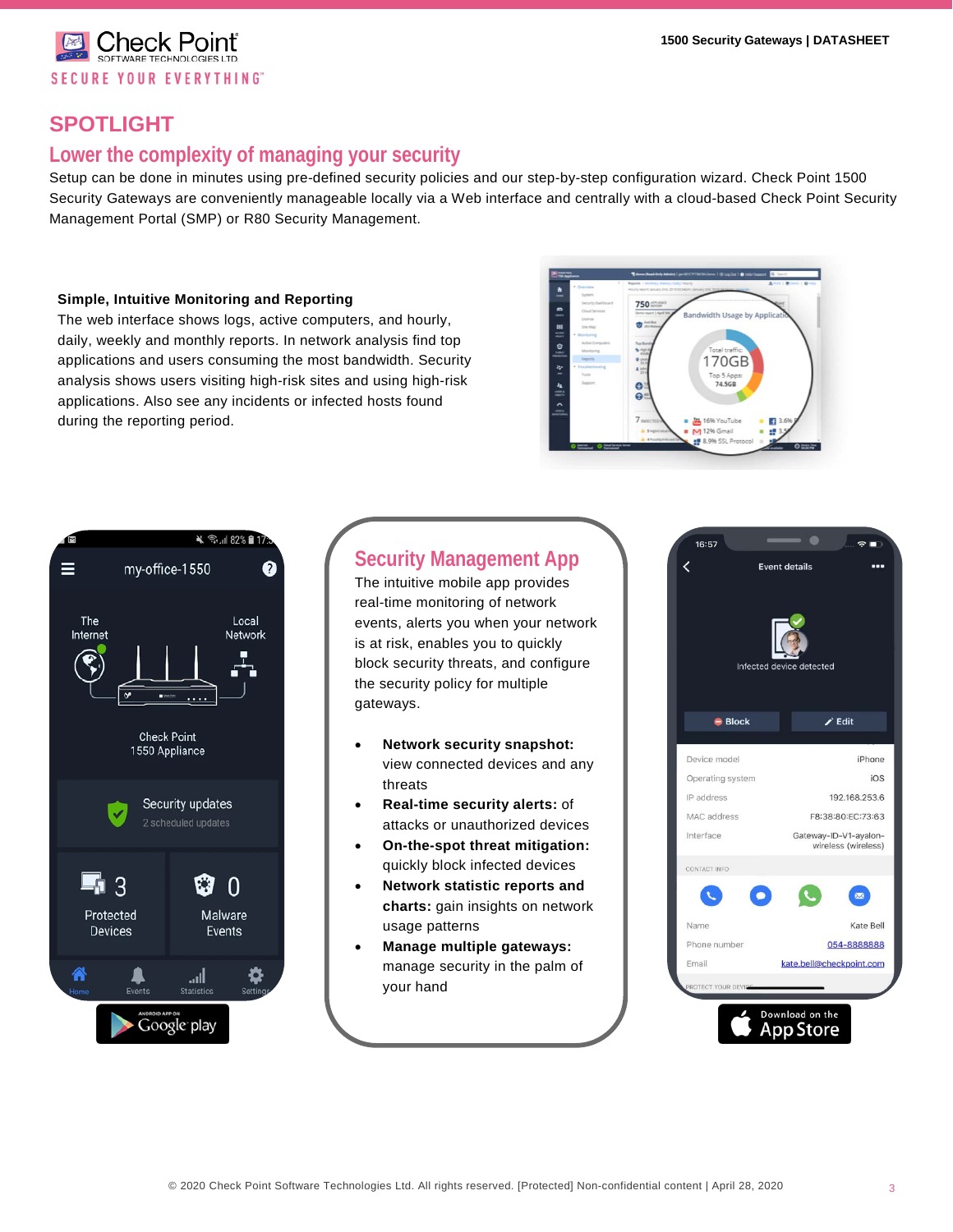

|                                              | 1530                                                                                                                                                               | 1550    |  |
|----------------------------------------------|--------------------------------------------------------------------------------------------------------------------------------------------------------------------|---------|--|
| <b>Enterprise Testing Conditions</b>         |                                                                                                                                                                    |         |  |
| Threat Prevention (Mbps) <sup>1</sup>        | 340                                                                                                                                                                | 450     |  |
| Next Generation Firewall (Mbps) <sup>2</sup> | 600                                                                                                                                                                | 800     |  |
| IPS Throughput (Mbps)                        | 670                                                                                                                                                                | 900     |  |
| Firewall Throughput (Mbps)                   | 1,000                                                                                                                                                              | 1,000   |  |
| RFC 3511, 2544, 2647, 1242 Performance (LAB) |                                                                                                                                                                    |         |  |
| Firewall 1518 Byte UDP Packets (Mbps)        | 2,000                                                                                                                                                              | 2,000   |  |
| VPN AES-128 Throughput (Mbps)                | 970                                                                                                                                                                | 1,300   |  |
| <b>Connections per Second</b>                | 10,500                                                                                                                                                             | 14,000  |  |
| <b>Concurrent Connections</b>                | 500,000                                                                                                                                                            | 500,000 |  |
| <b>Software</b>                              |                                                                                                                                                                    |         |  |
| Security                                     | Firewall, VPN, User Awareness, QoS, Application Control, URL Filtering, IPS, Anti-Bot, Antivirus, Anti-Spam and                                                    |         |  |
|                                              | SandBlast Threat Emulation (sandboxing)                                                                                                                            |         |  |
| Unicast, Multicast Routing                   | OSPFv2, BGPv4 and 4++, RIP, PIM (SM, DM, SSM), IGMP                                                                                                                |         |  |
| Mobile Access License (Users)                | 100 remote SNX or Mobile VPN client users                                                                                                                          |         |  |
| Hardware                                     |                                                                                                                                                                    |         |  |
| <b>WAN Port</b>                              | 1x 10/100/1000Base-T RJ-45 port                                                                                                                                    |         |  |
| <b>LAN Ports</b>                             | 5x 10/100/1000Base-T RJ-45 ports                                                                                                                                   |         |  |
| Wi-Fi (optional)                             | 802.11 b/g/n/ac MIMO 3x3                                                                                                                                           |         |  |
| Radio Band (association rate)                | One radio band non-concurrent: 2.4GHz (max 450 Mbps) or 5GHz (max 1,300 Mbps)                                                                                      |         |  |
| <b>Console Port</b>                          | 1x USB-C                                                                                                                                                           |         |  |
| <b>USB Port</b>                              | 1x USB 3.0                                                                                                                                                         |         |  |
| <b>Dimensions</b>                            |                                                                                                                                                                    |         |  |
| Enclosure                                    | Desktop, wall mount                                                                                                                                                |         |  |
| Dimensions (W x D x H)                       | 210 x 160 x 37.5 mm, 8.3 x 6.3 x 1.5 in.                                                                                                                           |         |  |
| Weight                                       | $0.43$ kg $(0.95$ lbs.)                                                                                                                                            |         |  |
| Environment                                  |                                                                                                                                                                    |         |  |
| Operating / Storage                          | $0^{\circ}$ C ~ 40°C / -45°C ~ 60°C (5~95%, non-condensing)                                                                                                        |         |  |
| <b>Power Requirements</b>                    |                                                                                                                                                                    |         |  |
| <b>AC</b> Input                              | $110 - 240$ VAC, $50 - 60$ Hz                                                                                                                                      |         |  |
| Power Supply Rating                          | 12V/3.3A 40W power adapter                                                                                                                                         |         |  |
| Power Consumption (Max)                      | 17.92 (non-Wi-Fi); 21.95W (Wi-Fi)                                                                                                                                  |         |  |
| <b>Heat Dissipation</b>                      | 61.11(non-Wi-Fi); 74.85(Wi-Fi)                                                                                                                                     |         |  |
| <b>Certifications</b>                        |                                                                                                                                                                    |         |  |
| Safety   Emissions   Environment             | UL/c-UL 62368-1, IEC 62368-1 CB   EMC, EMI EN55024, EN55032 Class B, VCCI, AS, NZS CISPR 32, IC ICES 03, RSS247,<br>FCC: Part 15 Class B, C, E   RoHS, REACH, WEEE |         |  |

1. Includes Firewall, Application Control, URL Filtering, IPS, Antivirus, Anti-Bot, SandBlast Zero-Day Protection 2. Includes Firewall, Application Control, IPS

**6**

**7**

**5**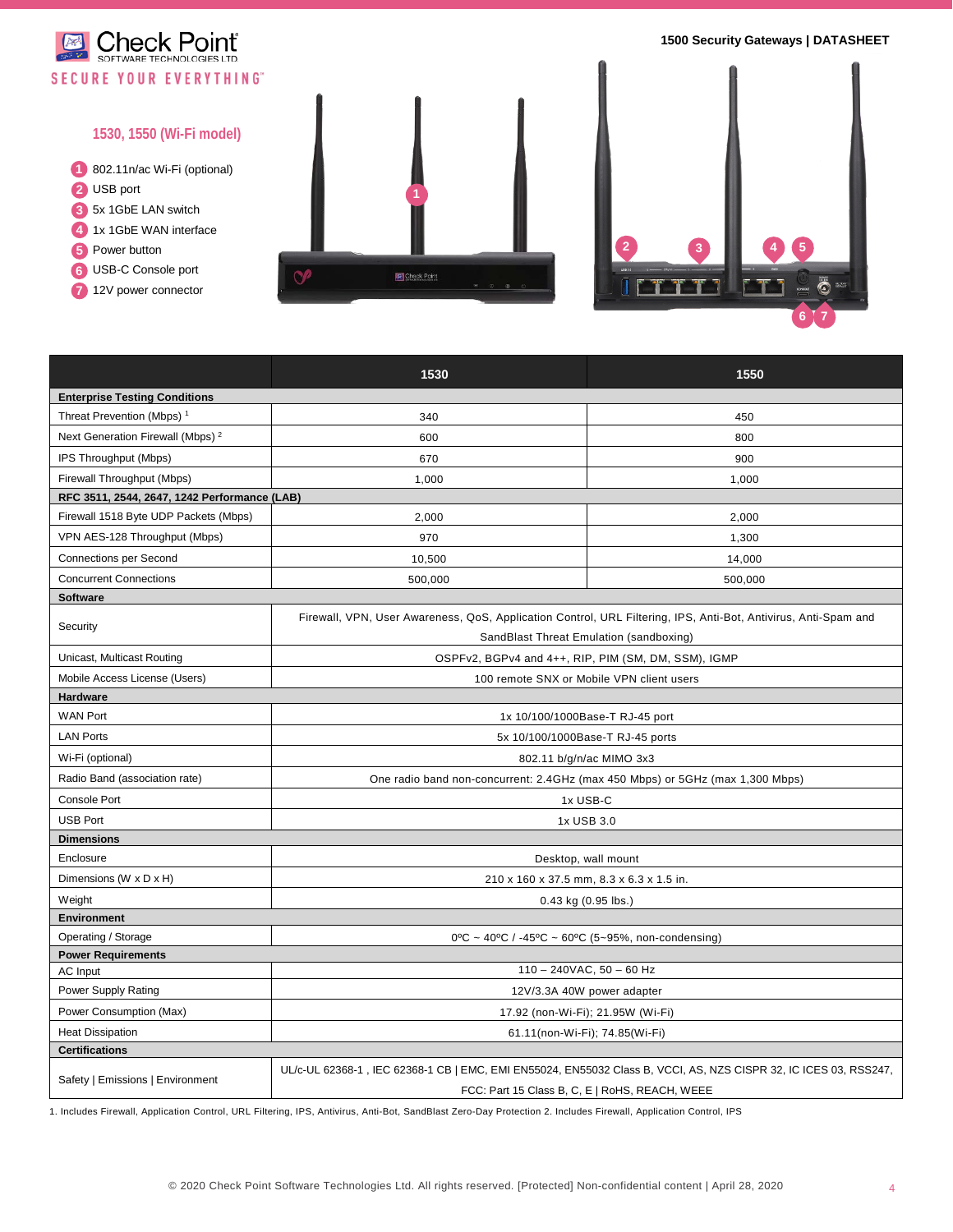

|                                              | 1570                                                                                                                                                       | 1590    |  |  |  |  |
|----------------------------------------------|------------------------------------------------------------------------------------------------------------------------------------------------------------|---------|--|--|--|--|
| <b>Enterprise Testing Conditions</b>         |                                                                                                                                                            |         |  |  |  |  |
| Threat Prevention (Mbps) <sup>1</sup>        | 500                                                                                                                                                        | 660     |  |  |  |  |
| Next Generation Firewall (Mbps) <sup>2</sup> | 970                                                                                                                                                        | 1,300   |  |  |  |  |
| IPS Throughput (Mbps)                        | 1,050                                                                                                                                                      | 1,400   |  |  |  |  |
| Firewall Throughput (Mbps)                   | 2,800                                                                                                                                                      | 2,800   |  |  |  |  |
| RFC 3511, 2544, 2647, 1242 Performance (LAB) |                                                                                                                                                            |         |  |  |  |  |
| Firewall 1518 Byte UDP Packets (Mbps)        | 6,400                                                                                                                                                      | 6,400   |  |  |  |  |
| VPN AES-128 Throughput (Mbps)                | 1,950                                                                                                                                                      | 2,600   |  |  |  |  |
| <b>Connections per Second</b>                | 15,750                                                                                                                                                     | 21,000  |  |  |  |  |
| <b>Concurrent Connections</b>                | 500,000                                                                                                                                                    | 500,000 |  |  |  |  |
| <b>Software</b>                              |                                                                                                                                                            |         |  |  |  |  |
| Security                                     | Firewall, VPN, User Awareness, QoS, Application Control, URL Filtering, IPS, Anti-Bot, Antivirus, Anti-Spam and<br>SandBlast Threat Emulation (sandboxing) |         |  |  |  |  |
| Unicast, Multicast Routing                   | OSPFv2, BGPv4 and 4++, RIP, PIM (SM, DM, SSM), IGMP                                                                                                        |         |  |  |  |  |
| Mobile Access License (Users)                | 200 remote SNX or Mobile VPN client users                                                                                                                  |         |  |  |  |  |
| <b>Hardware</b>                              |                                                                                                                                                            |         |  |  |  |  |
| <b>WAN Port</b>                              | 1x 10/100/1000Base-T RJ-45 port                                                                                                                            |         |  |  |  |  |
| <b>DMZ Port</b>                              | 1x 10/100/1000Base-T RJ-45 / 1x 1000BaseF SFP port (transceiver not included)                                                                              |         |  |  |  |  |
| <b>LAN Ports</b>                             | 8x 10/100/1000Base-T RJ-45 ports                                                                                                                           |         |  |  |  |  |
| Wi-Fi (optional)                             | 802.11 b/g/n and 802.11 n/ac wave II MIMO 4x4                                                                                                              |         |  |  |  |  |
| Radio Band (association rate)                | Two radio bands concurrent: 2.4GHz (max 450 Mbps) and 5GHz (max 1,700 Mbps)                                                                                |         |  |  |  |  |
| 3/4G/LTE (optional)                          | 3/4G/LTE Embedded modem, CAT6 with Main and Auxiliary antennas                                                                                             |         |  |  |  |  |
| SIM (optional)                               | Dual SIM (Nano and Micro)                                                                                                                                  |         |  |  |  |  |
| <b>Console Port</b>                          | 1x USB-C                                                                                                                                                   |         |  |  |  |  |
| <b>USB Port</b>                              | 1x USB 3.0                                                                                                                                                 |         |  |  |  |  |
| SD Card Slot                                 | Micro-SD slot                                                                                                                                              |         |  |  |  |  |
| <b>Dimensions</b>                            |                                                                                                                                                            |         |  |  |  |  |
| Enclosure                                    | Desktop                                                                                                                                                    |         |  |  |  |  |
| Dimensions (W x D x H)                       | 210 x 170 x 42 mm, 8.3 x 6.7 x 1.7 in.                                                                                                                     |         |  |  |  |  |
| Weight                                       | 0.87 kg (1.9 lbs.)                                                                                                                                         |         |  |  |  |  |
| <b>Environment</b>                           |                                                                                                                                                            |         |  |  |  |  |
| Operating / Storage                          | $0^{\circ}$ C ~ 40°C / -45°C ~ 60°C (5~95%, non-condensing)                                                                                                |         |  |  |  |  |
| <b>Power Requirements</b>                    |                                                                                                                                                            |         |  |  |  |  |
| AC Input                                     | $110 - 240$ VAC, $50 - 60$ Hz                                                                                                                              |         |  |  |  |  |
| Power Supply Rating                          | 12V/3.3A 40W power adapter (non-Wi-Fi), 12V/5A 60W power adapter (Wi-Fi and Wi-Fi-LTE)                                                                     |         |  |  |  |  |
| Power Consumption (Max)                      | 26.01 (non-Wi-Fi); 31.28W (Wi-Fi); 35.5W (Wi-Fi-LTE)                                                                                                       |         |  |  |  |  |
| <b>Heat Dissipation</b>                      | 88.70 (non-Wi-Fi); 100.66 (Wi-Fi), 106.73 (Wi-Fi-LTE); 121.06 (Wi-Fi-LTE)                                                                                  |         |  |  |  |  |
| <b>Certifications</b>                        |                                                                                                                                                            |         |  |  |  |  |
| Safety   Emissions   Environment             | UL/c-UL, CB IEC, CE LVD 62368-1, CE   VCCI, AS/NZS, FCC, IC Class B, FCC, IC, AS/NZS, CE RED ETSI   RoHS, REACH,<br>WEEE                                   |         |  |  |  |  |

1. Includes Firewall, Application Control, URL Filtering, IPS, Antivirus, Anti-Bot, SandBlast Zero-Day Protection 2. Includes Firewall, Application Control, IPS